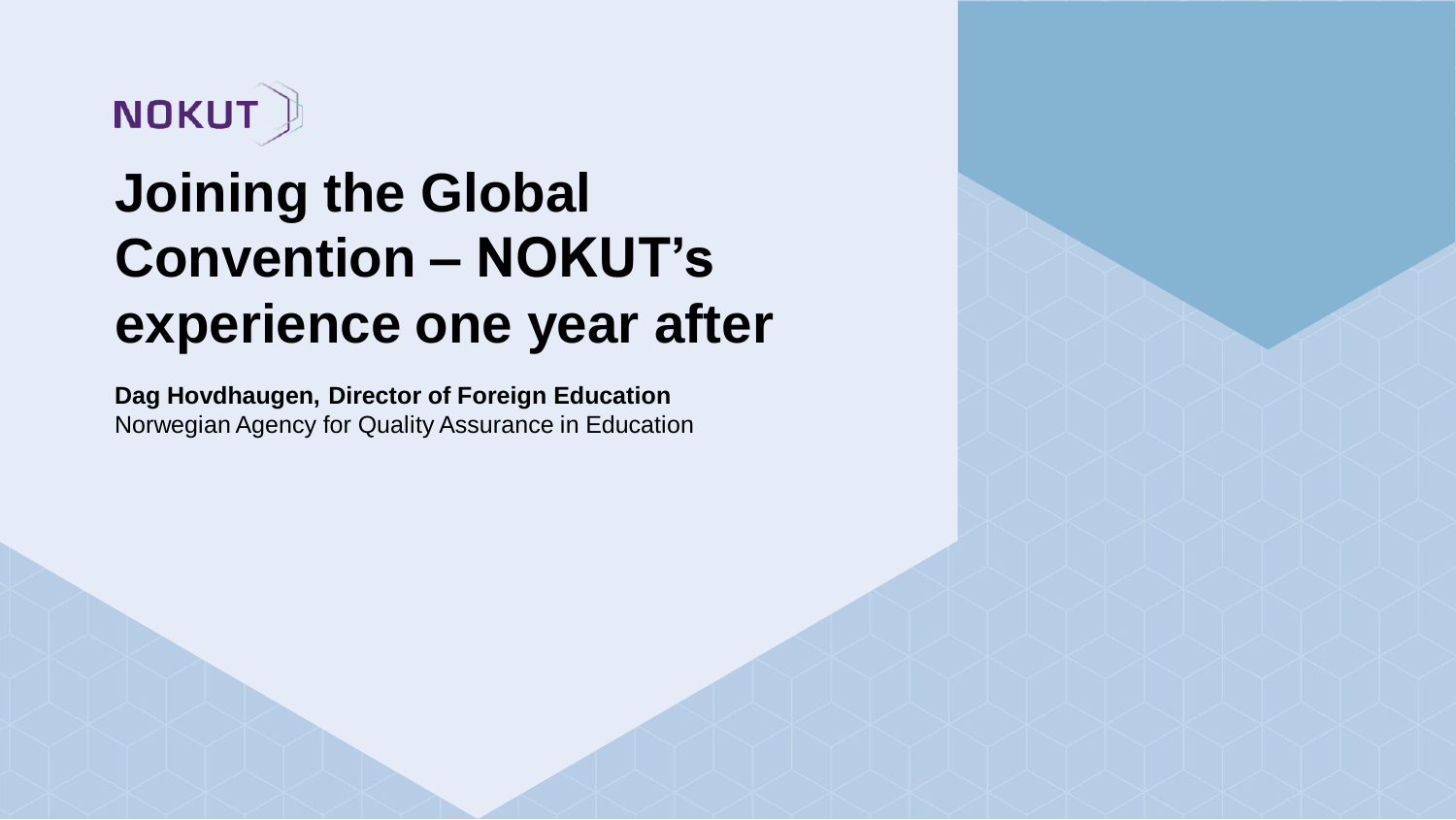#### **Norway's approval of the Global Convention**

- The Global Convention on the Recognition of Qualifications concerning Higher Education adopted by UNESCO's Member States at the 40th General Conference on 25 November 2019.
- Approved by the Norwegian government and signed by the King on 7 May 2020.
- Instrument of approval registered with UNESCO on 8 June 2020, making Norway first country to join.
- How could it go so fast?





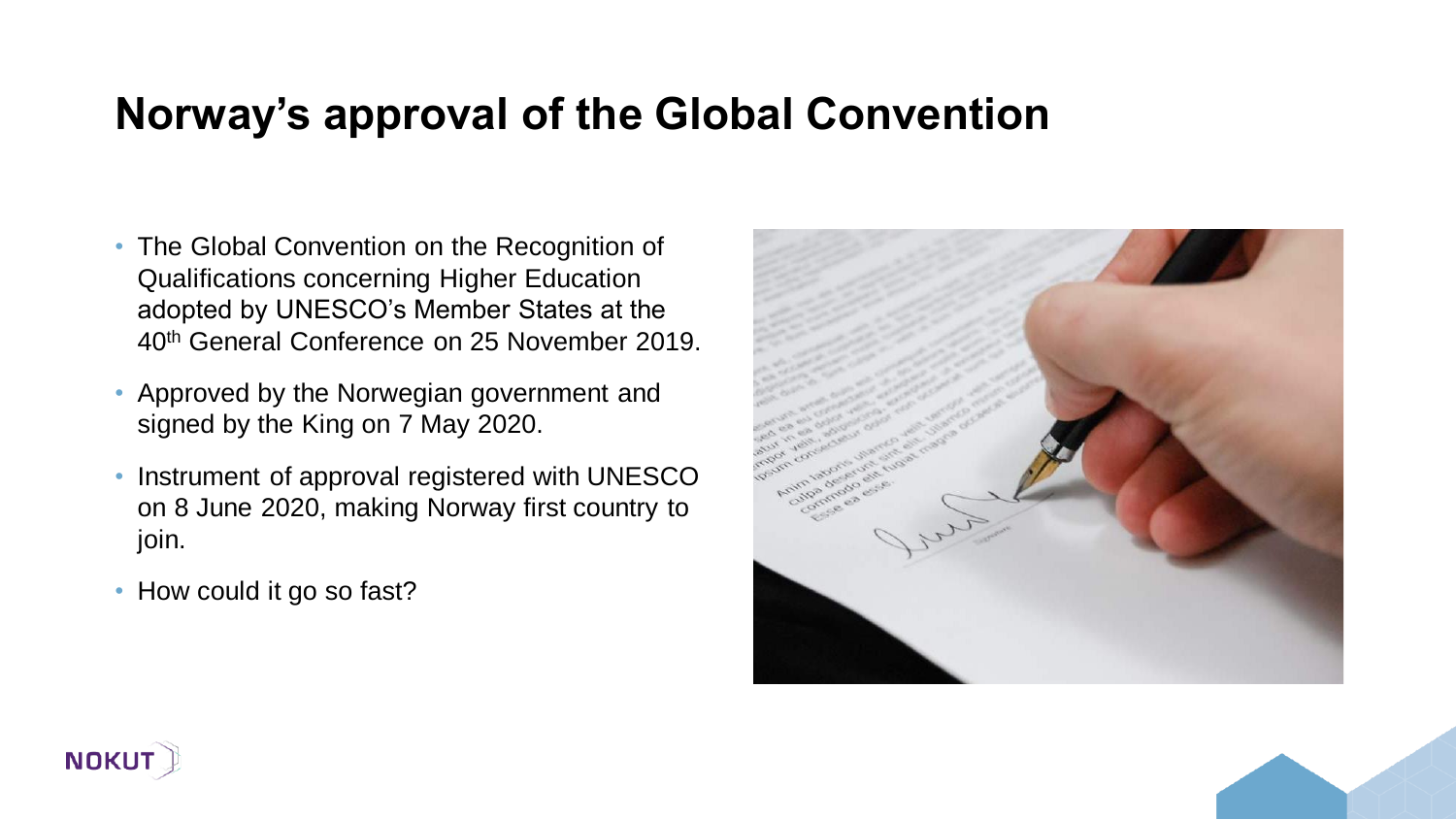#### **Renewed commitment to well-known principles**

- Political significance: demonstrates UNESCO's Member States' wish to promote academic mobility and willingness to work closer together on establishing universal recognition principles.
- Facilitates interregional academic mobility.
- Extends recognition principles, practices and innovations from regional level to global level and develops further well-established principles and definitions.
- Builds on and complements long-standing commitments at regional level.





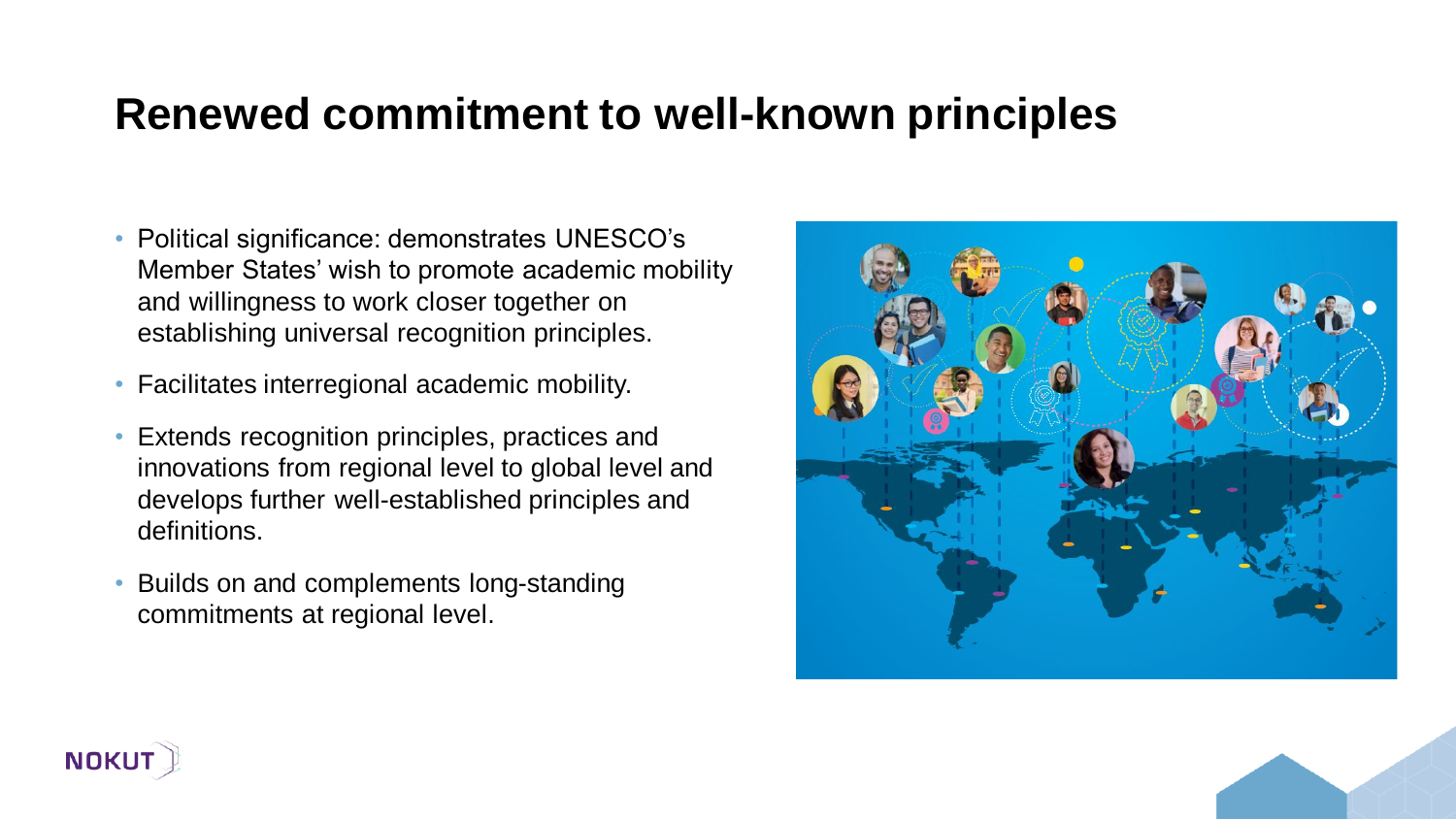#### **NOKUT's role in the process**

- Took part in the drafting and intergovernmental negotiations leading up to the adoption in 2019.
- Provided advice to the Ministry of Education and Research.
- Assured the quality of Norwegian language translation in accordance with Norwegian recognition terminology.
- Why has this work been so important for NOKUT?



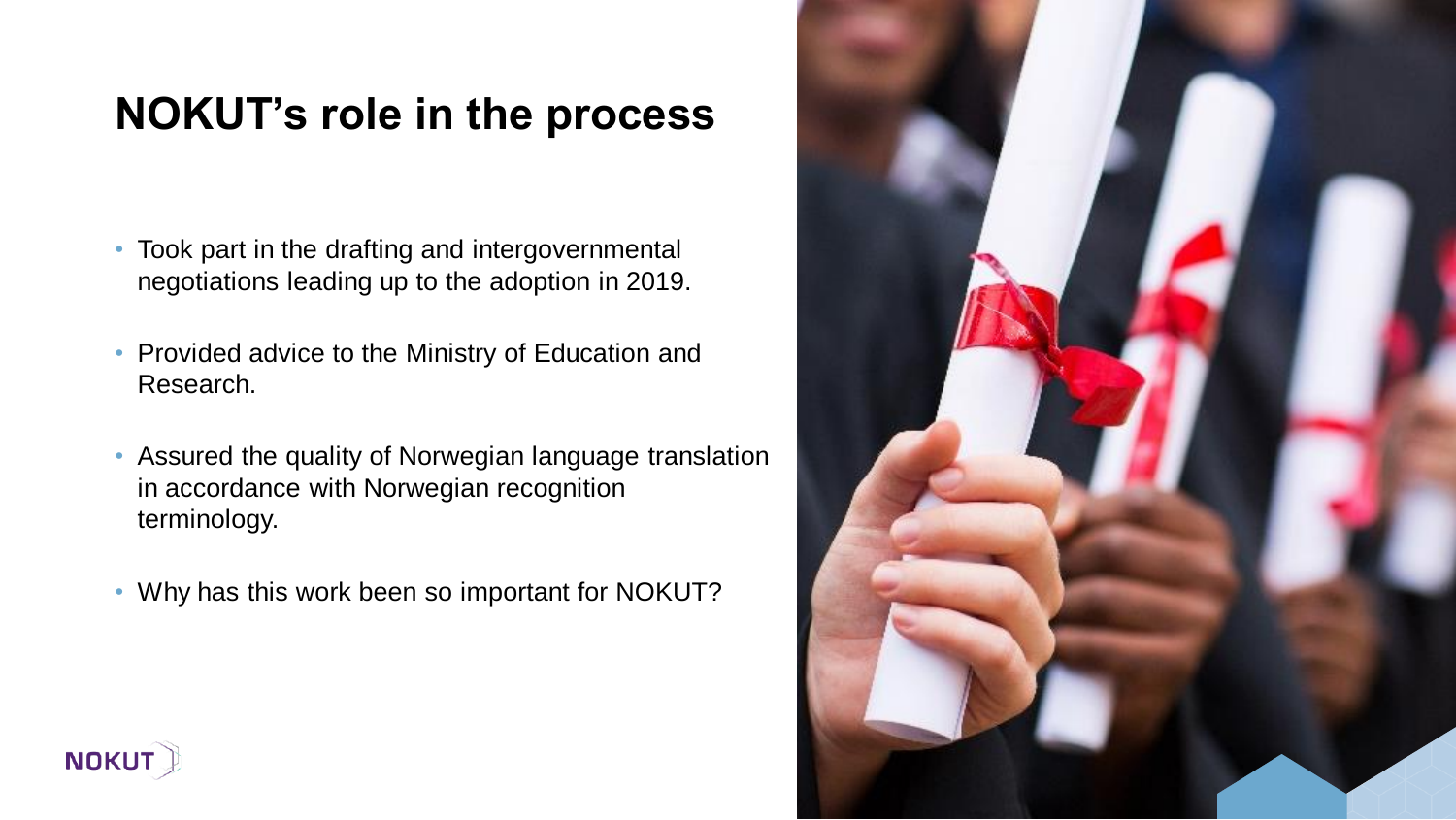#### **Reason no. 1: national policies for improved mobility**



- Government white paper on student mobility (November 2020).
- Long term government objective: 50 % outbound mobility.
- Increase mobility to/from:
	- EU, North America, BRICS countries, Japan and Republic of Korea.
	- Non-English-speaking countries.

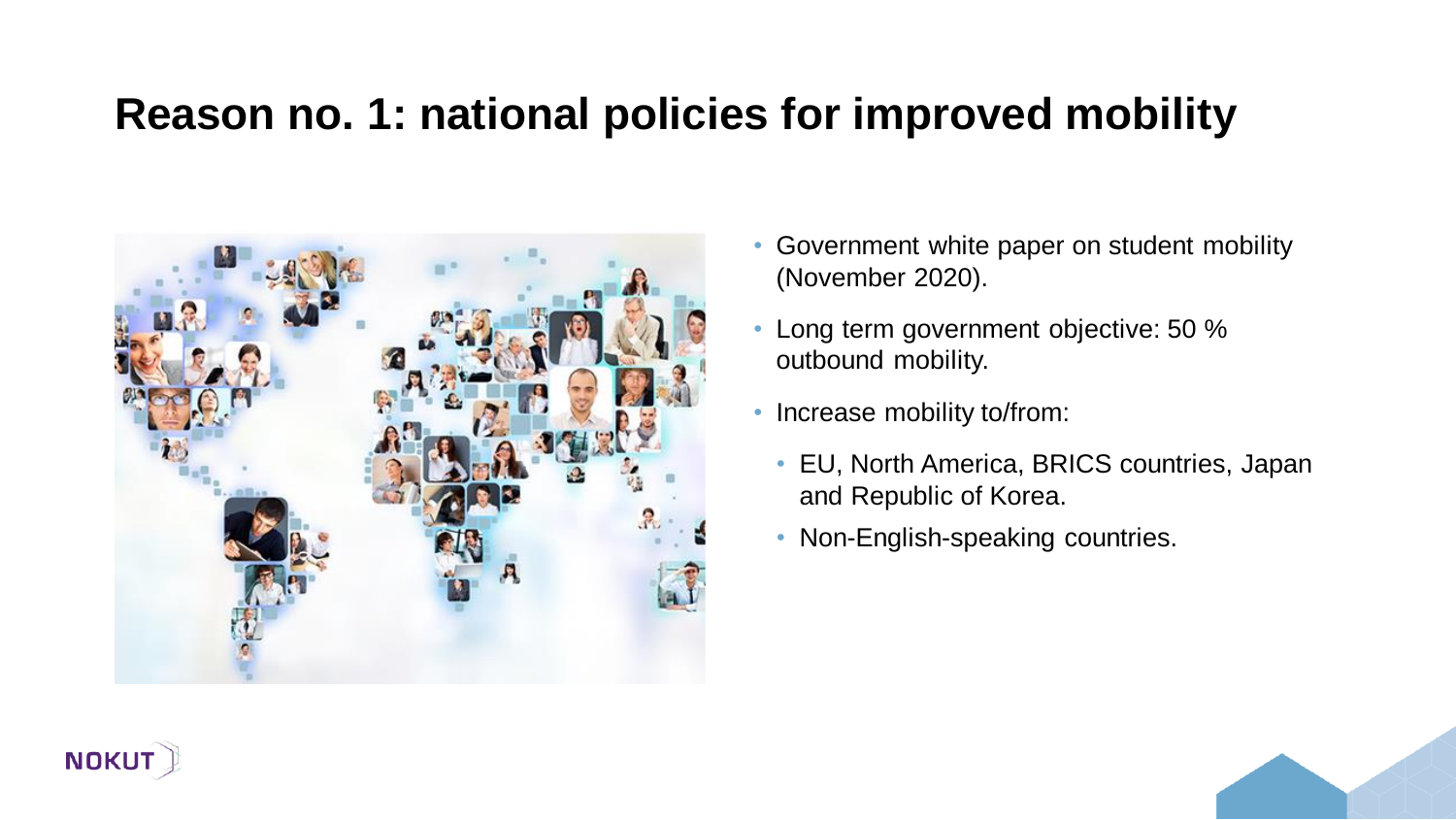#### **Reason no. 2: improved access to information**

- The Global Convention
	- Affirms that information shall be shared free of charge.
	- Improves access to information about qualifications, education systems and QA mechanisms in other regions.
	- Connects regional networks of national information centres.

# enic-naric.net

gateway to recognition of academic and professional qualifications









#### Asia-Pacific Network of National Information Centres (APNNIC)

APNNIC is a regional network of National Information Centres (NICs) of the parties to the Tokyo Convention on the recognition of qualifications concerning higher education in the Asia-Pacific region. The APNNIC portal provides free and authoritative information on the recognition of qualifications to help facilitate physical or virtual mobility of students and academics. To date, the nine Parties to the Tokyo Convention are Australia, China, Fiji, Holy See, Japan, Mongolia, New Zealand, Republic of Korea, and Turkey. Additional countries are nearing completion of their procedures to become a Party





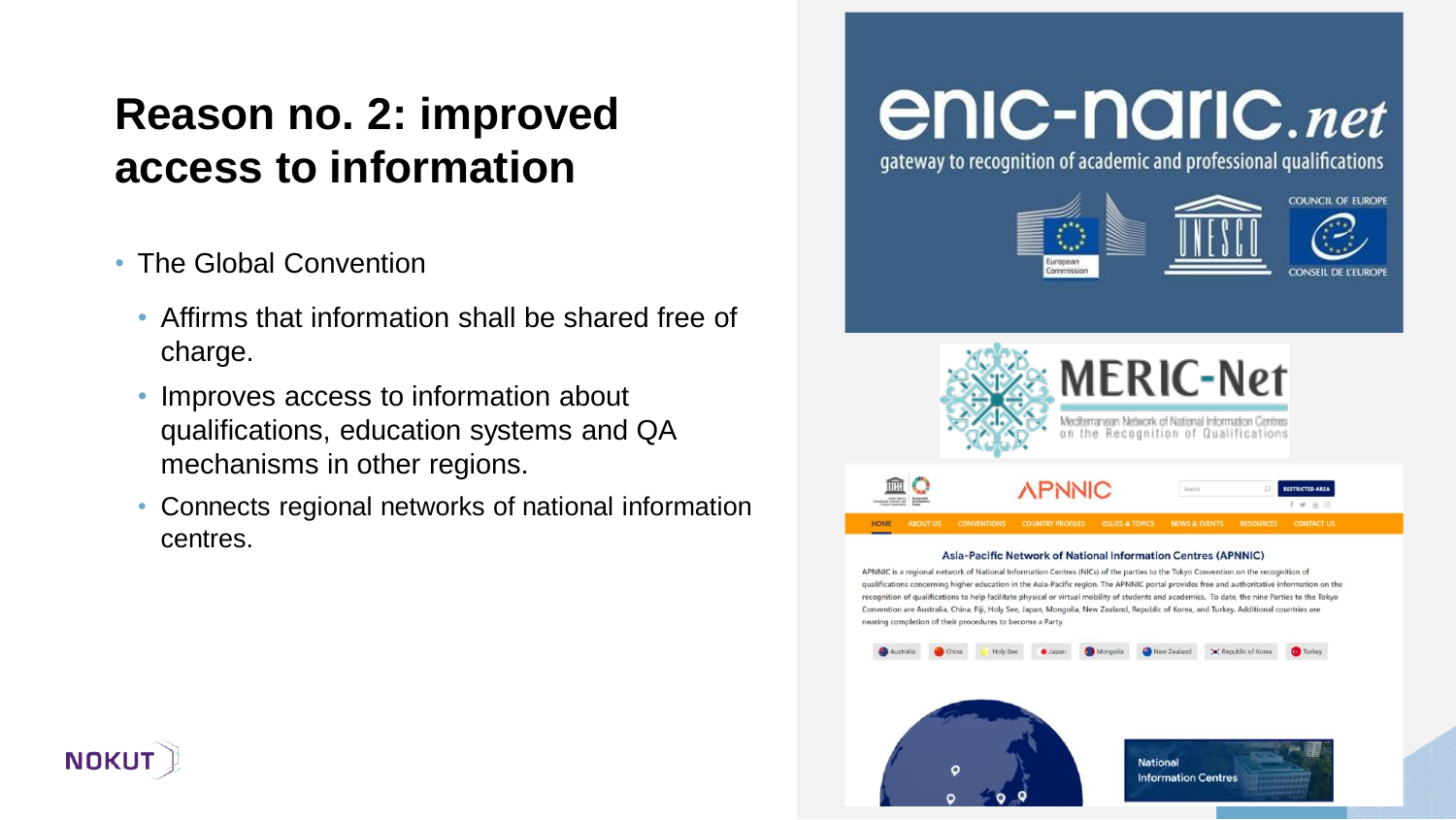### **Reason no. 3: improved recognition practice**

- The implementation structures of the Global Convention creates a platform for improving recognition procedures globally.
- Enables participation in collaborative projects with an interregional or global scope.
- In turn, this will improve our own practice and make us better equipped for assessing qualifications from all over the world.